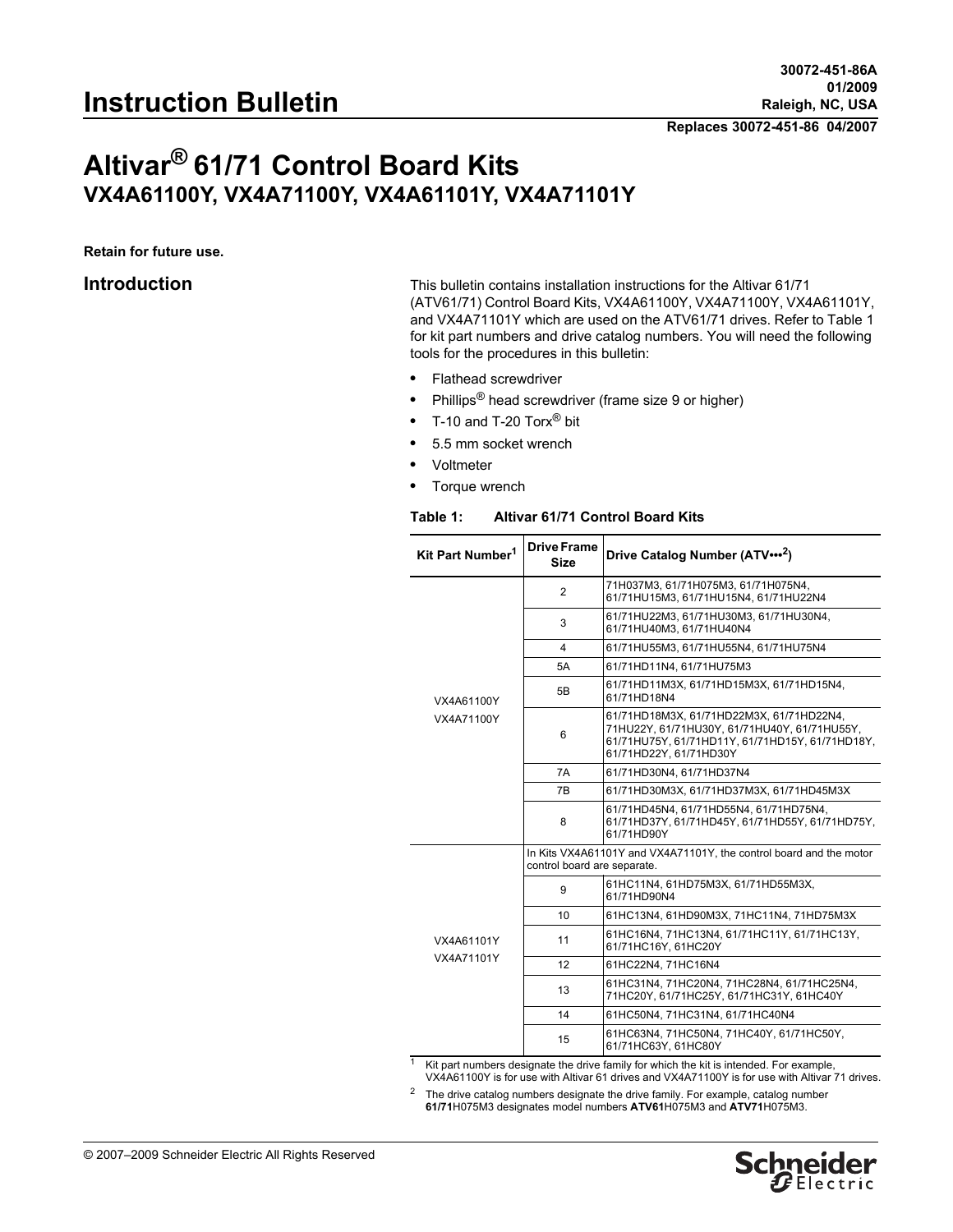## **Hazard Categories and Special Symbols**

**Related Documentation** For complete instructions, refer to the documentation set provided on the CD included with the drive; or, download the document set from the Technical Library at www.schneider-electric.us.

> The following symbols and special messages may appear in this document or on the equipment to warn of potential hazards or to call attention to information that clarifies or simplifies a procedure.

> A lightning bolt or ANSI man symbol in a "Danger" or "Warning" safety label on the equipment indicates an electrical hazard which, as indicated below, can or will result in personal injury if the instructions are not followed.

The exclamation point symbol in a safety message in a manual indicates potential personal injury hazards. Obey all safety messages introduced by this symbol to avoid possible injury or death.

| Symbol | <b>Name</b>              |
|--------|--------------------------|
|        | <b>Lightning Bolt</b>    |
|        | ANSI Man                 |
|        | <b>Exclamation Point</b> |

## **DANGER**

**DANGER** indicates an imminently hazardous situation which, if not avoided, **will result in** death or serious injury.

# **WARNING**

**WARNING** indicates a potentially hazardous situation which, if not avoided, **can result in** death or serious injury.

# **A CAUTION**

**CAUTION** indicates a potentially hazardous situation which, if not avoided, **can result in** minor or moderate injury.

# **CAUTION**

**CAUTION,** used without the safety alert symbol, indicates a potentially hazardous situation which, if not avoided, **can result in** property damage.

**Product Support** For support and assistance, contact the Product Support Group. The Product Support Group is staffed from Monday through Friday, 8:00 am until 6:00 pm Eastern time, to assist with product selection, start-up, and diagnosis of product or application problems. Emergency phone support is available 24 hours a day, 365 days a year.

> Toll free: 888-SquareD (888-778-2733) E-Mail: drive.products.support@us.schneider-electric.com Fax: 919-217-6508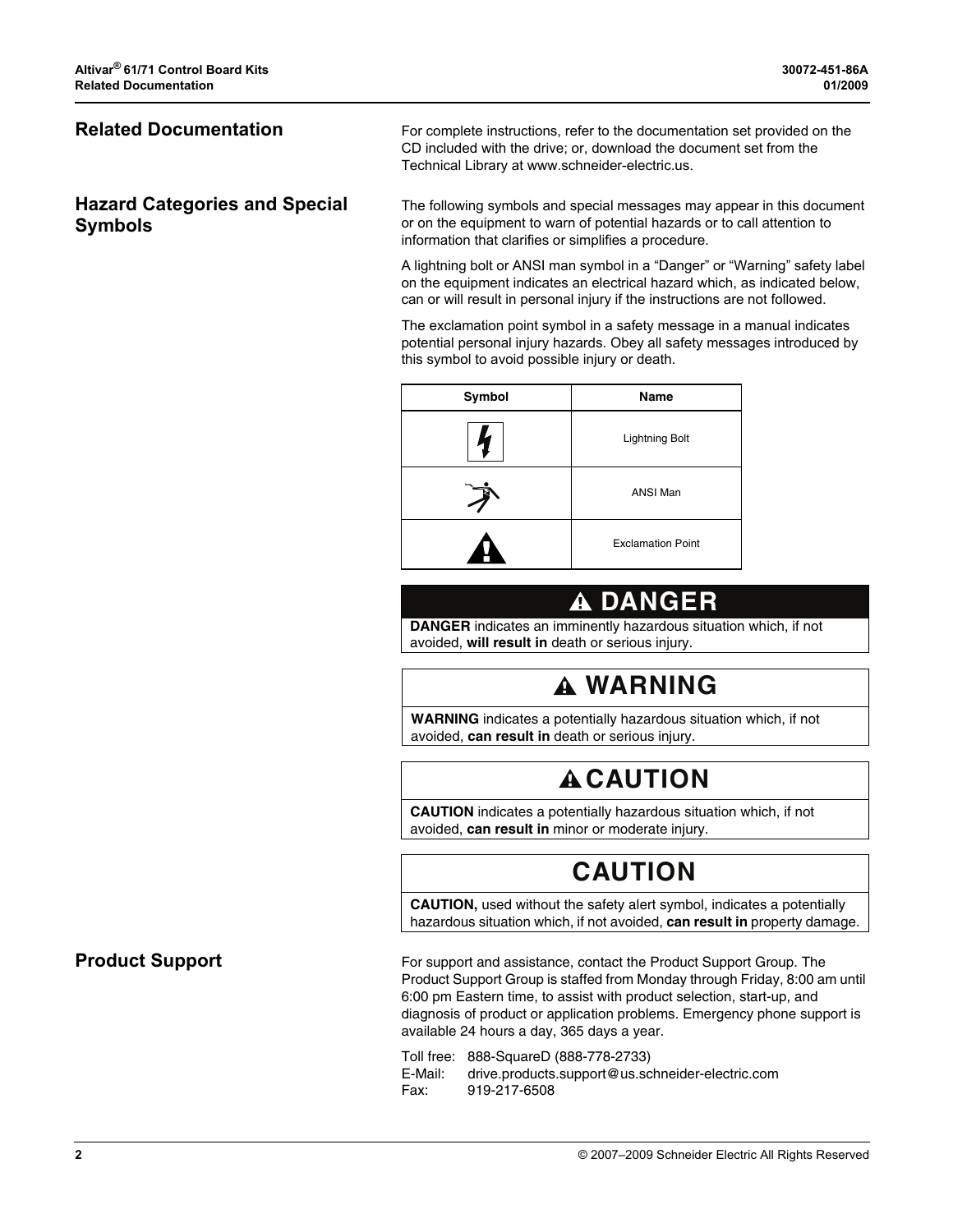**Before You Begin** Read and understand these instructions before performing any procedure on the drive.

> The word "drive" as used in this bulletin refers to the controller portion of the adjustable speed drive as defined in the National Electrical Code (NEC).

## **DANGER**

#### **HAZARD OF ELECTRIC SHOCK, EXPLOSION, OR ARC FLASH**

- Read and understand this manual before installing or operating the Altivar 61/71 (ATV61/71) drive. Installation, adjustment, repair, and maintenance must be performed by qualified personnel.
- The user is responsible for compliance with all international and national electrical code requirements with respect to grounding of all equipment.
- Many parts of this drive, including the printed circuit boards, operate at the line voltage. DO NOT TOUCH. Use only electrically insulated tools.
- DO NOT touch unshielded components or terminal strip screw connections with voltage present.
- DO NOT short across terminals PA/+ and PC/- or across the DC bus capacitors.
- Before servicing the drive:
	- Disconnect all power.
	- Place a "DO NOT TURN ON" label on all power disconnects.
	- Lock all power disconnects in the open position.
	- Disconnect all power, including external control power that may be present, before servicing the drive. WAIT 15 MINUTES to allow the DC bus capacitors to discharge. Then follow "Bus Voltage Measurement" on page 4, to verify that the DC voltage is less than 42 V. The drive LED is not an indicator of the absence of DC bus voltage.
- Install and close all covers before applying power or starting and stopping the drive.

**Failure to follow these instructions will result in death or serious injury.**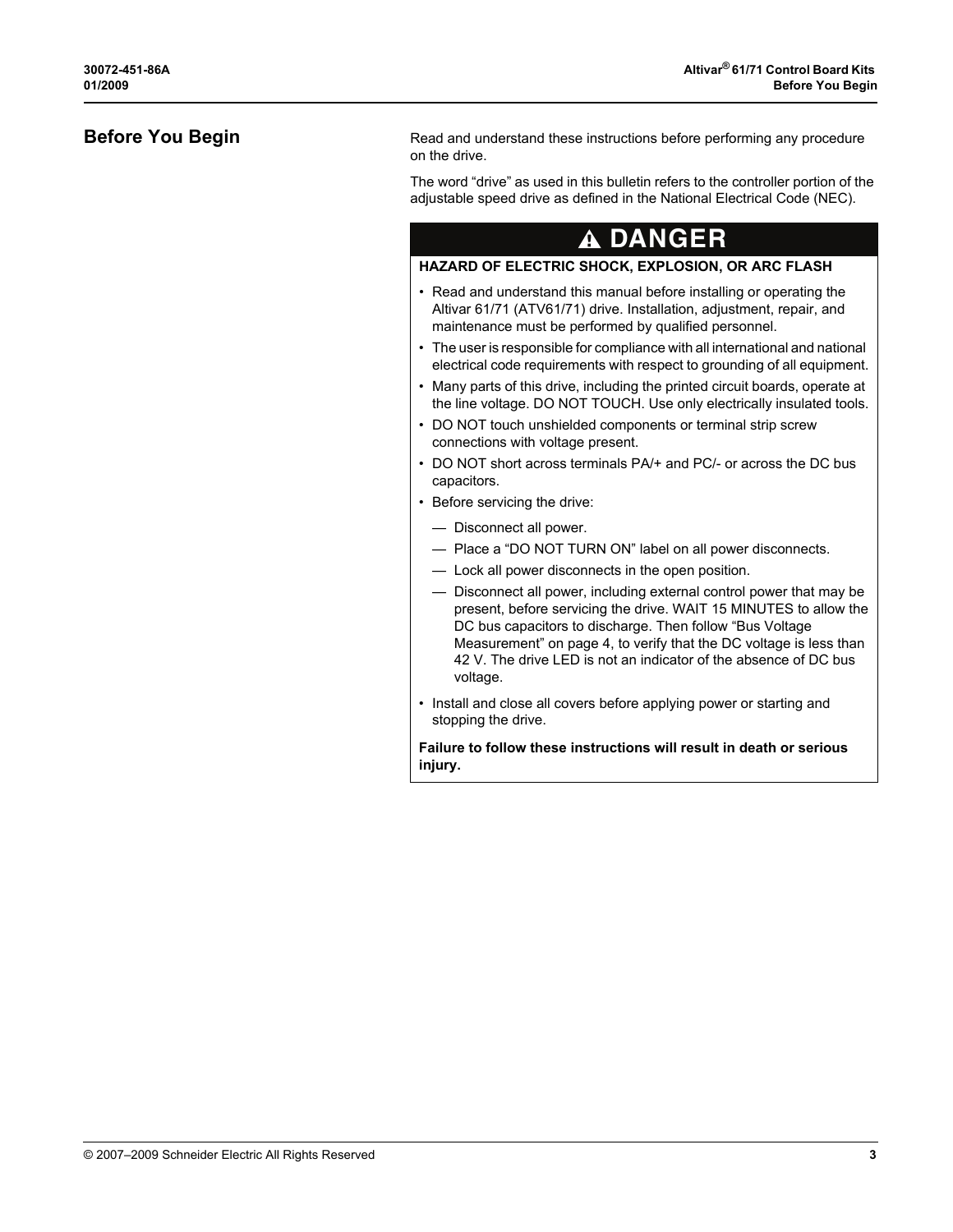## **Electrostatic Precautions**

# **A CAUTION**

### **STATIC SENSITIVE COMPONENTS**

Circuit boards and option cards can be damaged by static electricity. Observe the electrostatic precautions below when handling controller circuit boards or testing components.

**Failure to follow these instructions can result in injury or equipment damage.**

Observe the following precautions for handling static-sensitive components:

- Keep static-producing material such as plastic, upholstery, and carpeting out of the immediate work area.
- Store static-sensitive components in protective packaging when they are not installed in the drive.
- When handling a static-sensitive component, wear a conductive wrist strap connected to the component or drive through a minimum of 1 megohm resistance.

Avoid touching exposed conductors and component leads with skin or clothing.

## **Bus Voltage Measurement**

**Procedure for Measuring the DC Bus Voltage**

The DC bus voltage can exceed 1,000 Vdc. Use a properly rated voltage sensing device when performing this procedure. To measure the DC bus voltage:

- 1. Disconnect the drive power supply.
- 2. Wait 15 minutes for the DC bus capacitors to discharge.
- 3. Measure the voltage of the DC bus between the PA/+ and PC/ terminals to ensure that the voltage is less than 42 Vdc. These terminals are clearly labeled on each drive.
- 4. If the DC bus capacitors have not discharged completely, contact your local Schneider Electric representative. Do not repair or operate the drive.

#### **Characteristics and Functions of the Power Terminals**

| <b>Terminal</b> | <b>Function</b>                              | <b>Altivar 61/71 Drive</b> |
|-----------------|----------------------------------------------|----------------------------|
| $PA/+$          | DC bus + polarity and DC choke<br>connection | All ratings                |
| $PC/-$          | DC bus - polarity                            | All ratings                |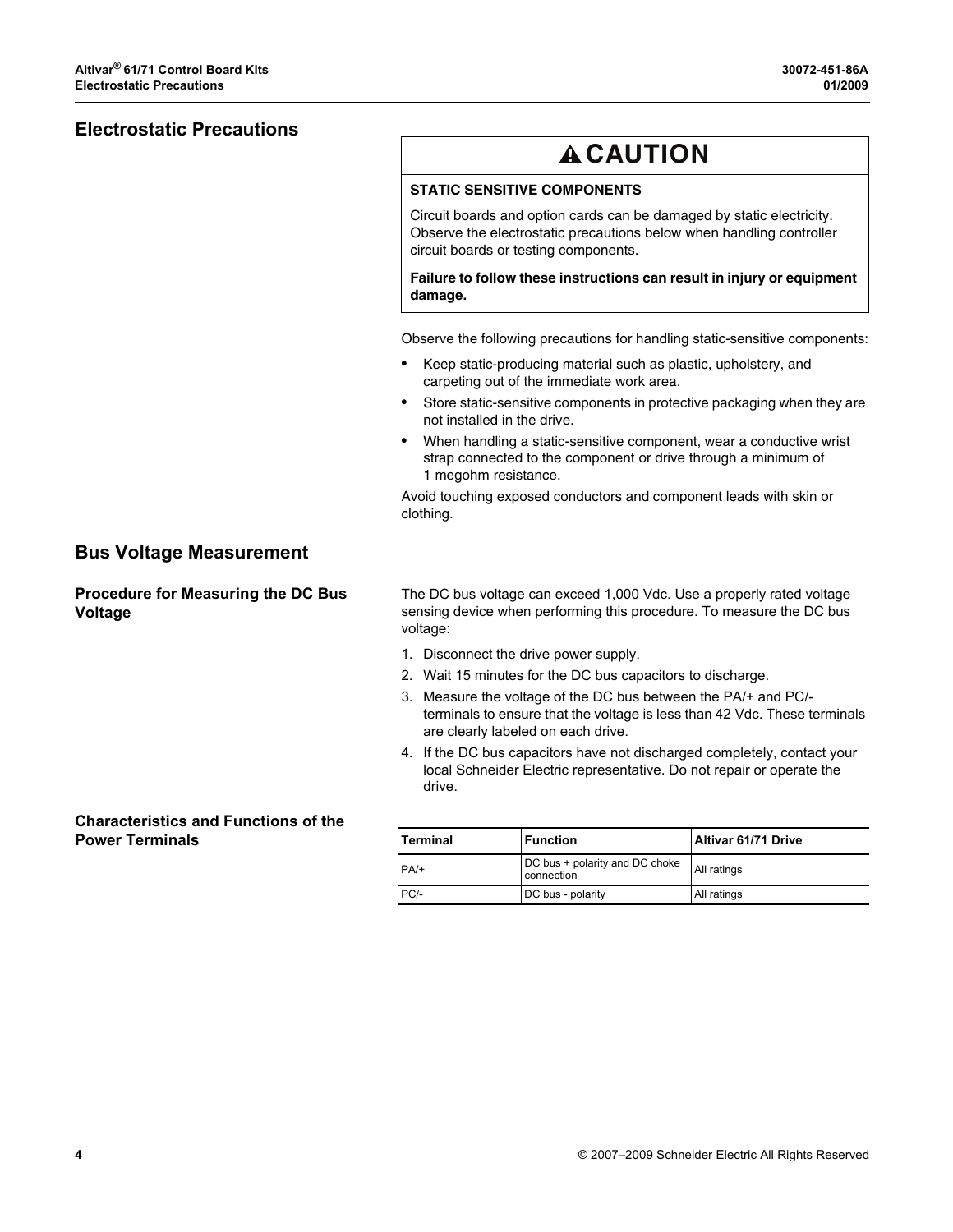| <b>Replacing the Control Board</b> | Replacing the control board includes two steps:                                                                                                                                                                                  |
|------------------------------------|----------------------------------------------------------------------------------------------------------------------------------------------------------------------------------------------------------------------------------|
|                                    | 1. Removing the existing control board from the drive.                                                                                                                                                                           |
|                                    | 2. Installing a new control board in the drive.                                                                                                                                                                                  |
|                                    | This section covers both of these procedures.                                                                                                                                                                                    |
| <b>Removing the Control Board</b>  | To remove the old control board:                                                                                                                                                                                                 |
|                                    | 1. Save any configuration as necessary using the keypad.                                                                                                                                                                         |
|                                    | For information regarding saving a configuration, refer to the<br>Altivar 61 Variable Speed Drive Programming Manual, part number<br>1760649, or the Altivar 71 Variable Speed Drive Programming Manual,<br>part number 1755855. |
|                                    | 2. Before replacing the control board, perform the bus voltage<br>measurement procedure on page 4 of this bulletin.                                                                                                              |
|                                    | 3. If the drive is frame size 9 or larger, remove the front cover as follows:                                                                                                                                                    |
|                                    | a. Remove the nine Phillips head screws from the front cover. Refer to<br>Figure 1.                                                                                                                                              |
|                                    | Save these screws to secure the front panel after the control and<br>motor boards are replaced.                                                                                                                                  |
|                                    | b. Lift the front panel away from the drive.                                                                                                                                                                                     |
|                                    | <b>Front Panel Screw Locations</b><br>Figure 1:                                                                                                                                                                                  |
|                                    |                                                                                                                                                                                                                                  |

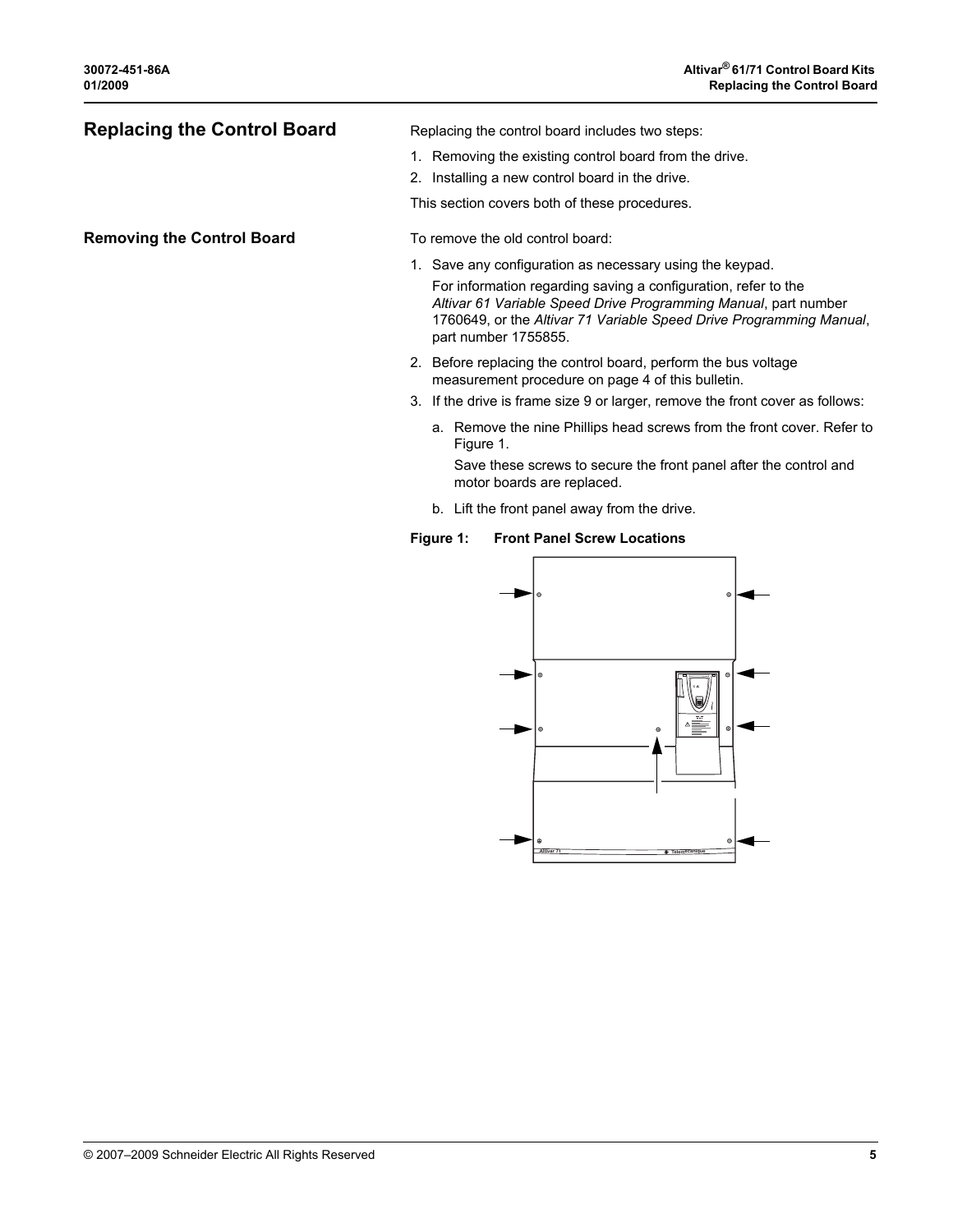4. Remove the keypad by pressing the tabs on each side of the keypad and pulling the keypad straight out. Refer to Figure 2.

If the drive is configured with an RS-485 Modbus® connection, use your thumb and forefinger to compress the connector and pull it straight out.



#### **Figure 2: Keypad and RS-485 Connection Location**

- 5. Remove the terminal board as follows. Refer to Figure 3.
	- a. Open the plastic covers over the terminal board.
	- b. Using a flathead screwdriver, loosen the spring-loaded screw in the upper right corner of the terminal board until it pops up.



**Figure 3: Loosen the Spring-Loaded Screw**

c. Slide the terminal board toward the bottom of the drive and lift it out. Refer to Figure 4.



## **Figure 4: Remove the Terminal Board**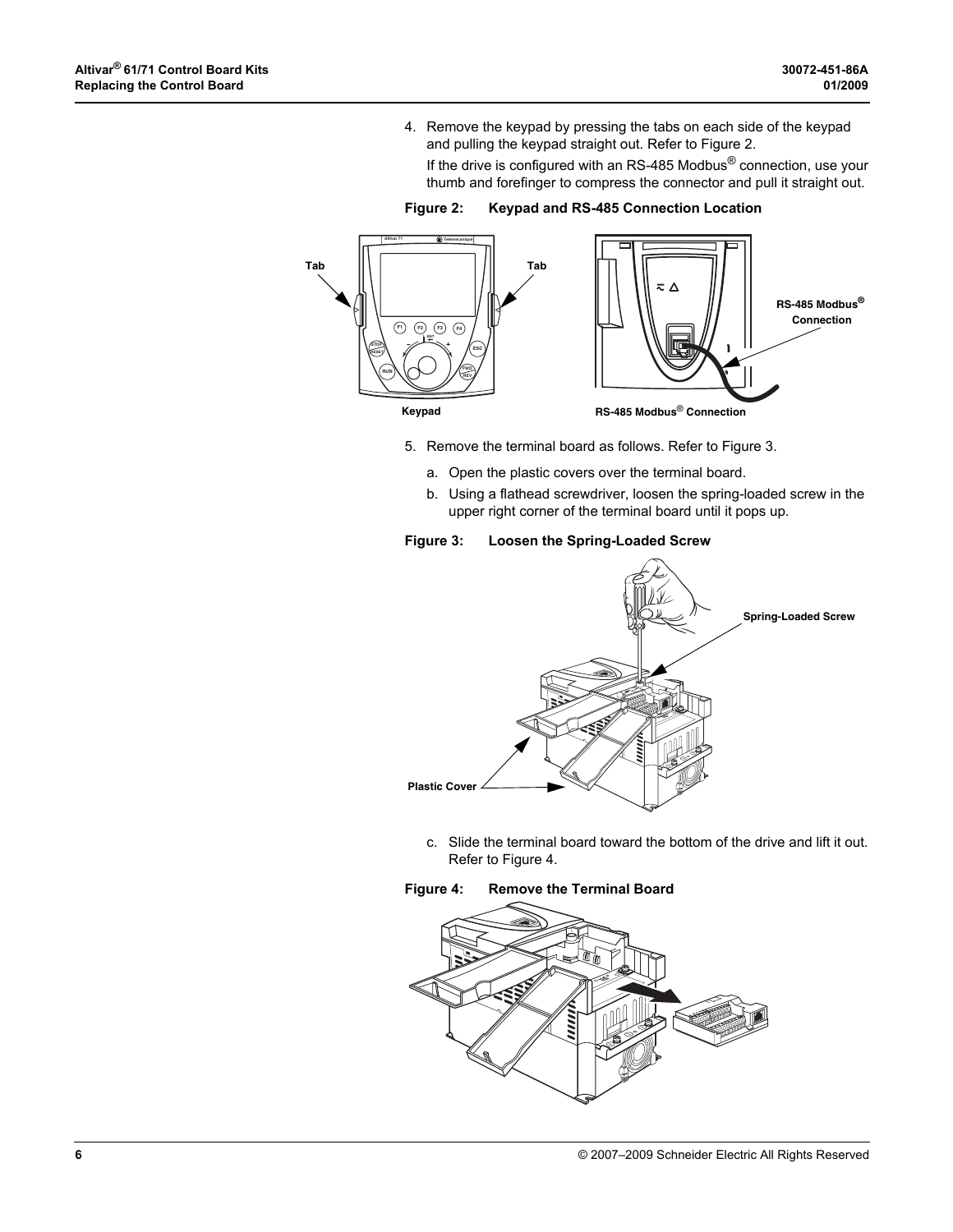6. If the drive has a space filler board and/or an option card, skip this step and go to Step 7.

If the drive does not have a space filler board and/or an option card, release the display support cover from the front of the drive as follows. Refer to Figure 5.

- a. Slide a flathead screwdriver into position above the plastic snap.
- b. Move the screwdriver toward the base of the drive to release the snap.





c. Remove the display support cover from the drive by gently lifting the cover away from the drive.

**NOTE:** Be sure the cover releases from the hinge. Refer to Figure 6.



#### © 2007–2009 Schneider Electric All Rights Reserved **7**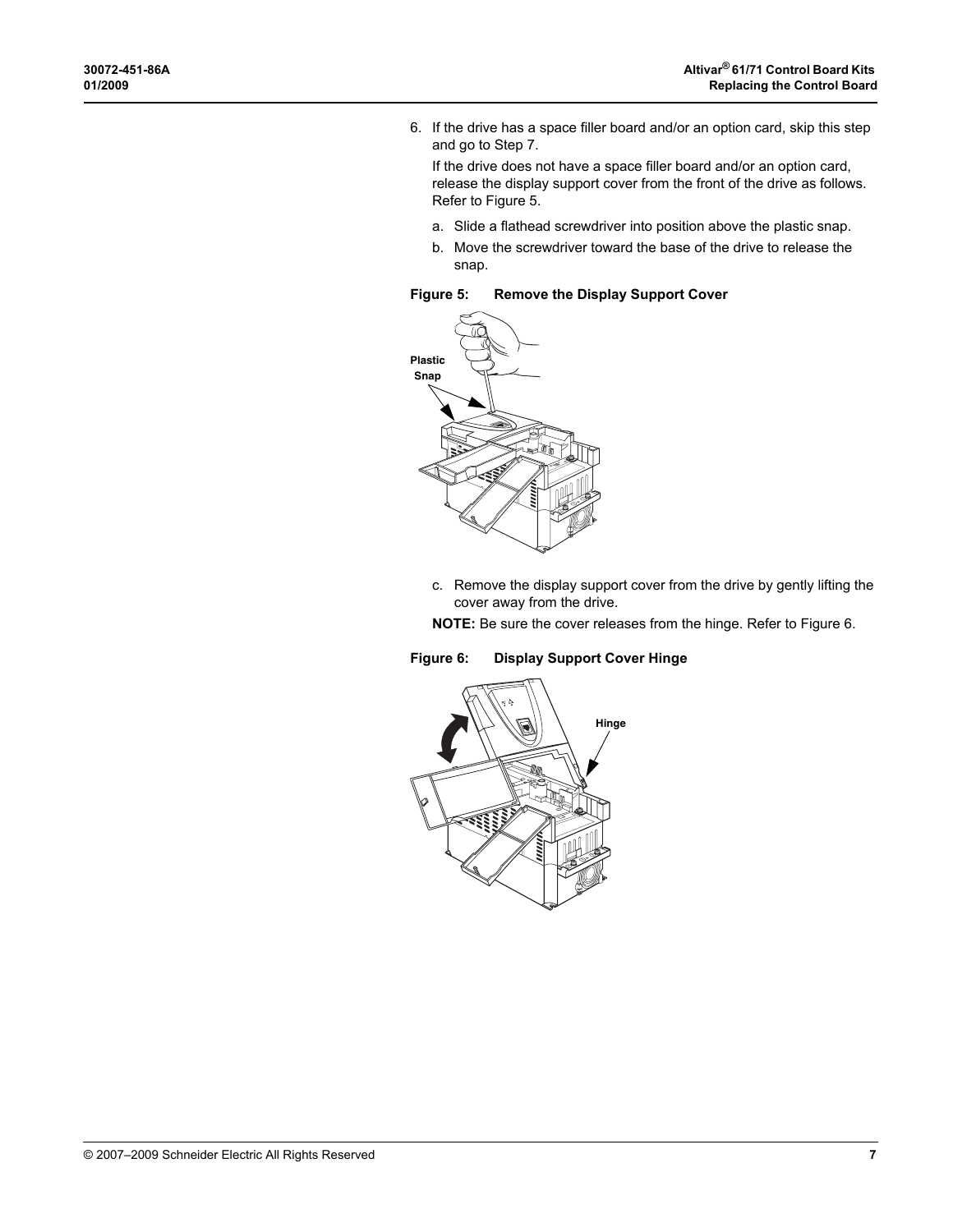- 7. If the drive has a space filler board and/or an option card, remove the drive support cover as follows. Refer to Figure 7.
	- a. Insert a screwdriver above the plastic snap.
	- b. Press down to release the snap.
	- c. Remove the display support cover, along with the space filler board and/or option card, from the drive by gently lifting it away from the drive.

**NOTE:** Be sure the cover releases from the hinge.

**Figure 7: Drive with Space Filler and/or Option Card** 

# **Plastic Snap**

- 8. Release the control board from its mounting frame as follows. Refer to Figure 8.
	- a. Using a T-10 Torx<sup>®</sup> bit, remove the four mounting screws from the four corners of the control board.
	- b. Using a T-20 Torx<sup>®</sup> bit or flathead screwdriver, remove the grounding screw from the bottom right of the control board. Save all screws for reuse when installing the new board(s).

**NOTE:** On frame sizes 9 or larger, the screws also have washers. Be sure to carefully remove the washers when removing the screws and retain them for reuse.

#### **Figure 8: Remove Screws**

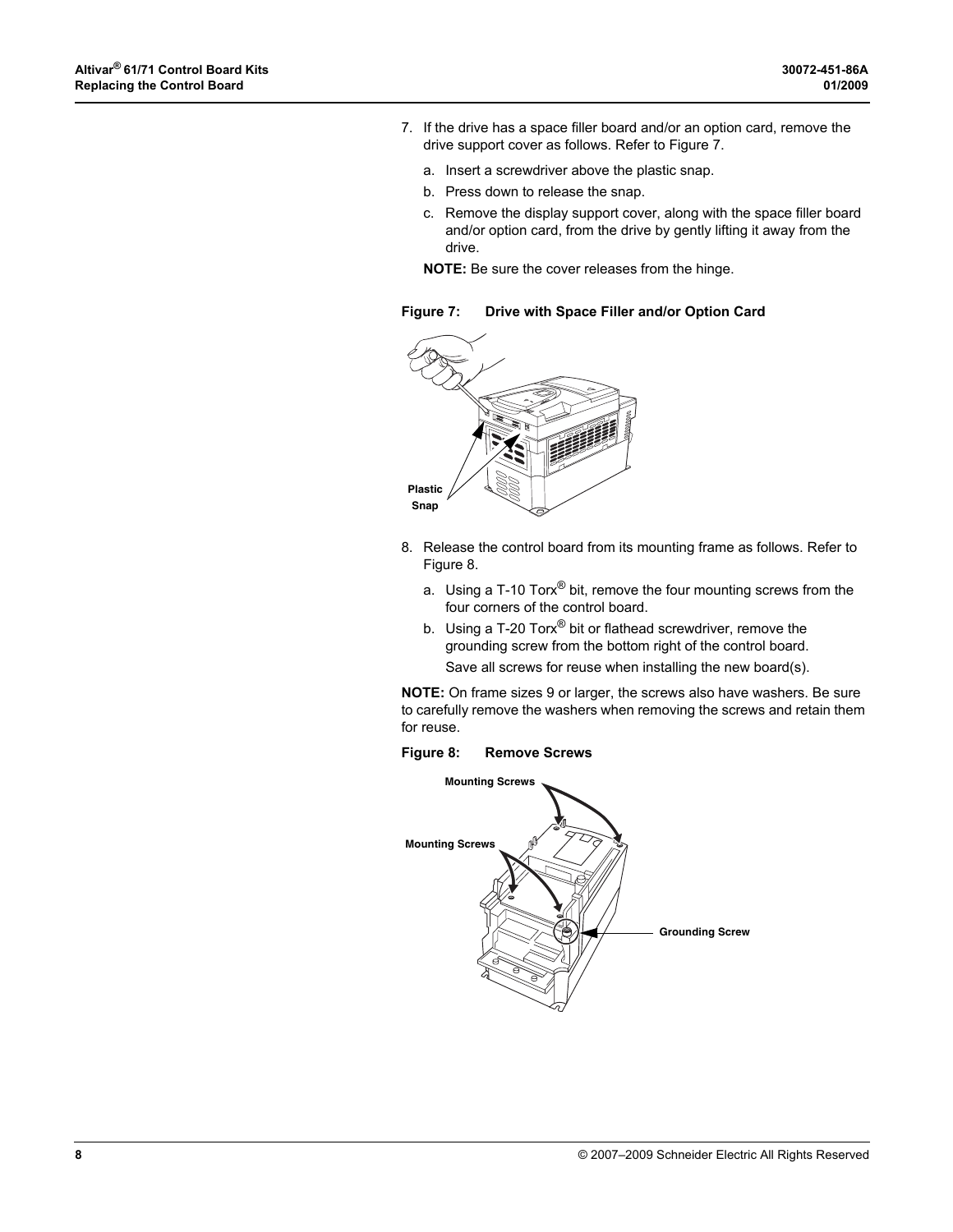- 
- 9. Remove the control board as follows:
- For Drives with a Frame Size 8 or Smaller a. Gently lift the control board from the drive.
	- b. Carefully remove the ribbon cable and the power connection from the control board. Refer to Figure 9.
	- c. Go to step Step 12.

#### **Figure 9: Control Board—Frame Size 8 or Smaller**



- For Drives with a Frame Size 9 or Larger a. Carefully remove the ribbon cable from the side of the control board. Refer to Figure 9.
	- b. Gently lift the control board from the drive.
	- c. Remove the 26-pin ribbon cable from the top of the control board. Refer to Figure 10.

#### **Figure 10: Control Board—Frame Size 9 or Larger**



d. Remove the 26-pin ribbon cable from the motor control board. Refer to Figure 11.

#### **Figure 11: Motor Control Board—Frame Size 9 or Larger**



**NOTE:** On frame sizes 9 or larger, the control board and the motor control board are separate. Installing the kit involves removing and replacing both boards.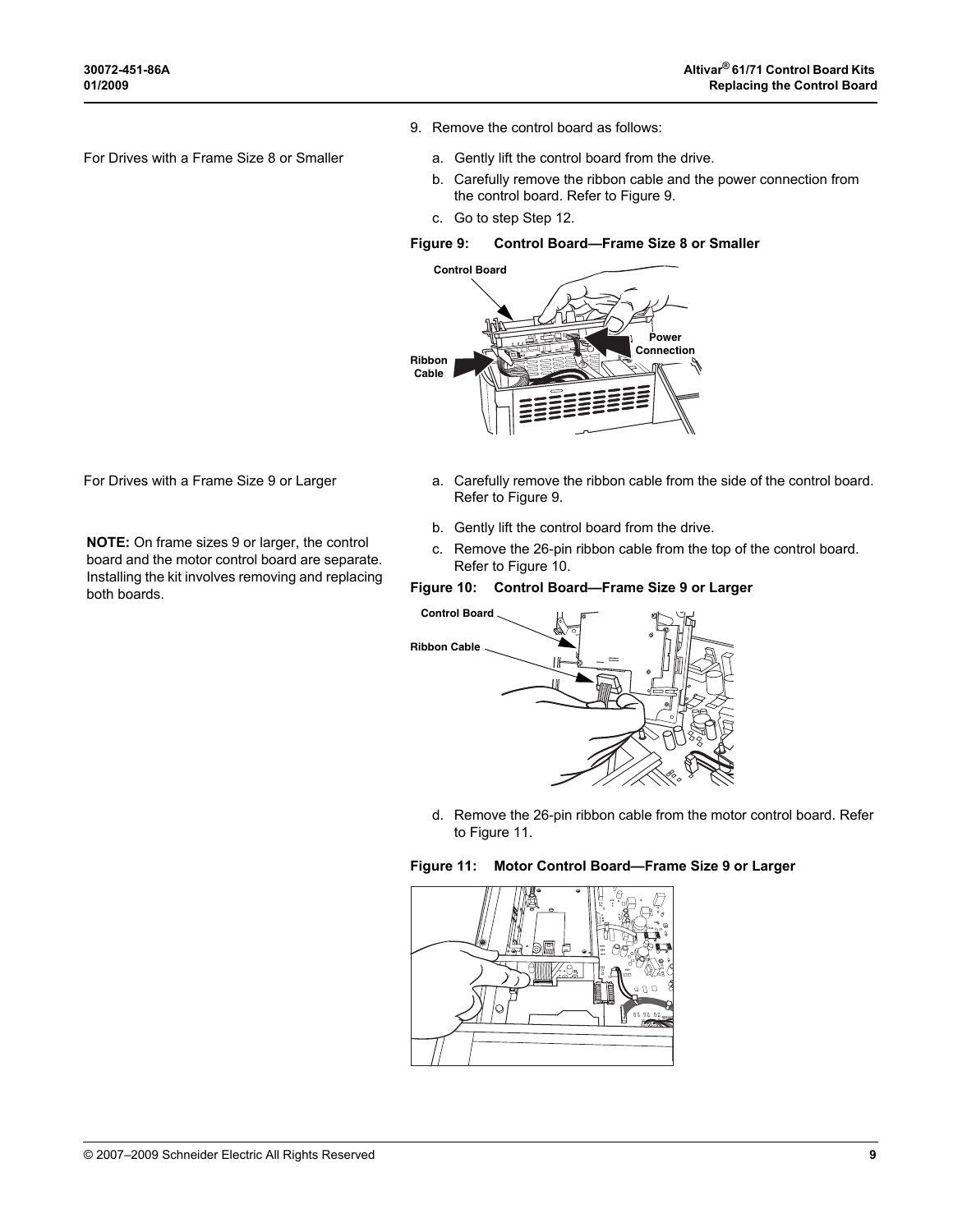10. Remove the EMC plate as follows. Refer to Figure 12.

a. Using a T-10 Torx<sup>®</sup> bit, remove the three mounting screws and washers which hold the EMC plate in position.

Save all screws and washers for reuse when installing the new board.

b. Lift the EMC plate from the drive.





11. Remove the motor control board. Refer to Figure 13.

a. Using a 5.5 mm socket wrench, remove the three stainless steel standoffs from the motor control board.

**NOTE:** Do NOT remove the black nylon standoff.

- b. Remove the 10-pin ribbon cable from connector (X2).
- c. Release the board from connector X1 by sliding the board toward the outside frame.
- d. Gently lift the board from the drive.

#### **Figure 13: Location of Standoffs and Ribbon Connector**



12. Discard the control board and the motor control board.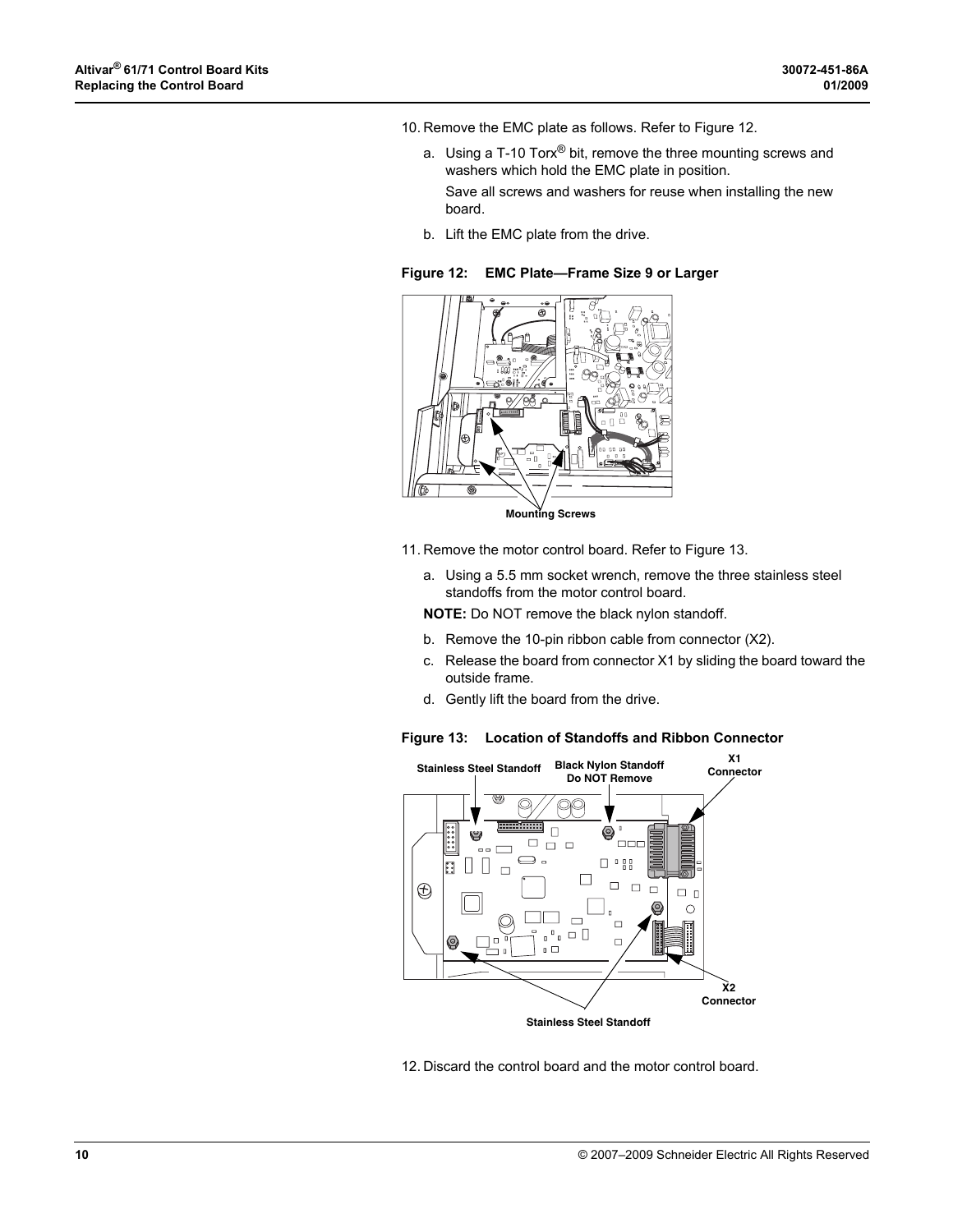#### **Installing the New Control Board**

For Drives with a Frame Size 8 or Smaller For drives with a frame size of 9 or larger, skip to page 12.

For drives with a frame size of 8 or smaller, install the new control board as follows:

- 1. Connect the ribbon cable and the power cable from the power board to the new control board. Refer to Figure 9 on page 9. **NOTE:** Be careful not to pull the power board connections loose during installation.
- 2. Position the control board onto the mounting frame.
- 3. Using a T-10 Torx<sup>®</sup> bit, secure the control board with the four  $3x12$ mounting screws removed earlier. Refer to Figure 8 on page 8. Torque the screws to  $6.12 - 7.68$  lb-in  $(0.69 - 0.88$  N $\cdot$ m).
- 4. Install the M4x6 grounding screw and torque it to 9.72 15 lb-in  $(1.1 - 1.7 \text{ N} \cdot \text{m})$ . Refer to Figure 8 on page 8.
- 5. Position the display support cover on the front of the drive, hook the bottom feet into position, and snap the top of the display support cover in place. Refer to Figure 6 on page 7.
- 6. Replace the terminal board as follows. Refer to Figure 3 on page 6.
	- a. Position the terminal board into the drive.
	- b. Slide the terminal board toward the top of the drive.
	- c. Snap the terminal board securely into place.
	- d. Using a flathead screwdriver, tighten the spring-loaded screw. Refer to Figure 3 on page 6.
- 7. Close the plastic covers over the terminal board. Refer to Figure 3 on page 6.
- 8. Replace the keypad by aligning it on the display support cover and snapping it into place. Refer to Figure 2 on page 6. If the drive is configured with an RS-485 Modbus connection, use your thumb and forefinger to compress the connector and slide it into the port.
- 9. If a configuration was saved, restore the drive configuration using the keypad.
- 10. Completely test the drive operation before placing the controller into service.